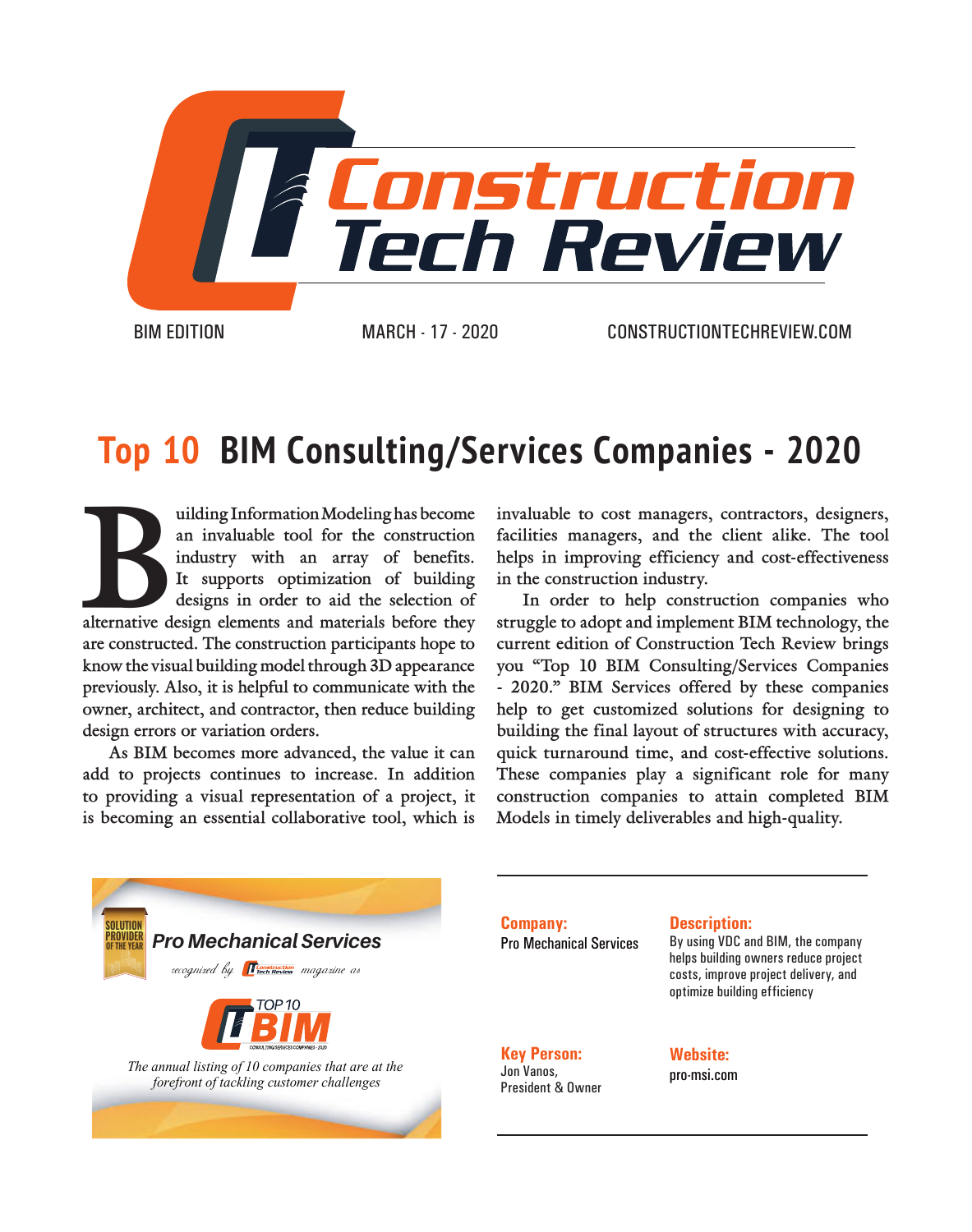## **SOLUTION PROVIDER OF THE YEAR**





midst the countless economic challenges that<br>undermined the construction industry, Jon Va<br>President and Owner of Pro Mechanical Servi<br>has been successful in growing his business a<br>diversifying it to new areas. He savs. "Am undermined the construction industry, Jon Vanos, President and Owner of Pro Mechanical Services, has been successful in growing his business and diversifying it to new areas. He says, "Among a multitude of tools and technologies we have leveraged to diversify our business, Building Information Modeling (BIM) has helped us thrive and grow." Under Vanos' supervision, the company grew from being a subcontracting firm to a partner that helps its customers deploy the best solutions for electrical wiring, sheet metal fabrication, building automation, and HVAC. BIM enabled the company and its customers to bring a holistic approach towards improving the process of design, construction, and operation and consequently increased value creation across all the life cycle stages of construction. Pro Mechanical Services offers BIM/VDC (Virtual Design and Construction) as a complete service offering and goes beyond leveraging it merely as a tool— helping building owners reduce project costs, improve project delivery, and optimize building efficiency.

# **Pro Mechanical Services**

Helping the **Commercial** Building Industry Work Smarter

Construction costs including material and labor costs, continue to rise. Considerable time is wasted during various phases of construction, such as pre-planning, pre-design, and pre-engineering. This results in considerable delays with respect to team coordination and collaboration and manual checking. Essentially, idle time and unwarranted delays make traditional designing processes inefficient. As such, adopting an effective design approach for time and cost containment is imperative.

To this end, Pro Mechanical Services leverages BIM as a foundational, intelligent model-based process for business and industry practices transformation and makes the entire process of design, construction, and management seamless and efficient. The company's pre-construction process that leverages BIM helps building owners gain visibility into the status of their ongoing construction projects.

### **Bringing Efficiency through BIM**

"Through BIM, Pro Mechanical Services provides deep insights on numerous aspects of the project, including cost, schedule, and constructability. This helps save time during the entire course of the construction," says Vanos. Moreover, the project managers become aware of whether the timelines they set forth are achievable as they can foresee the hurdles even before project implementation. Pro Mechanical Service acts as a partner to their clients and unifies the entire construction project together holistically. The company expands its scope of services to other areas of construction as well, to make the process smart and efficient.